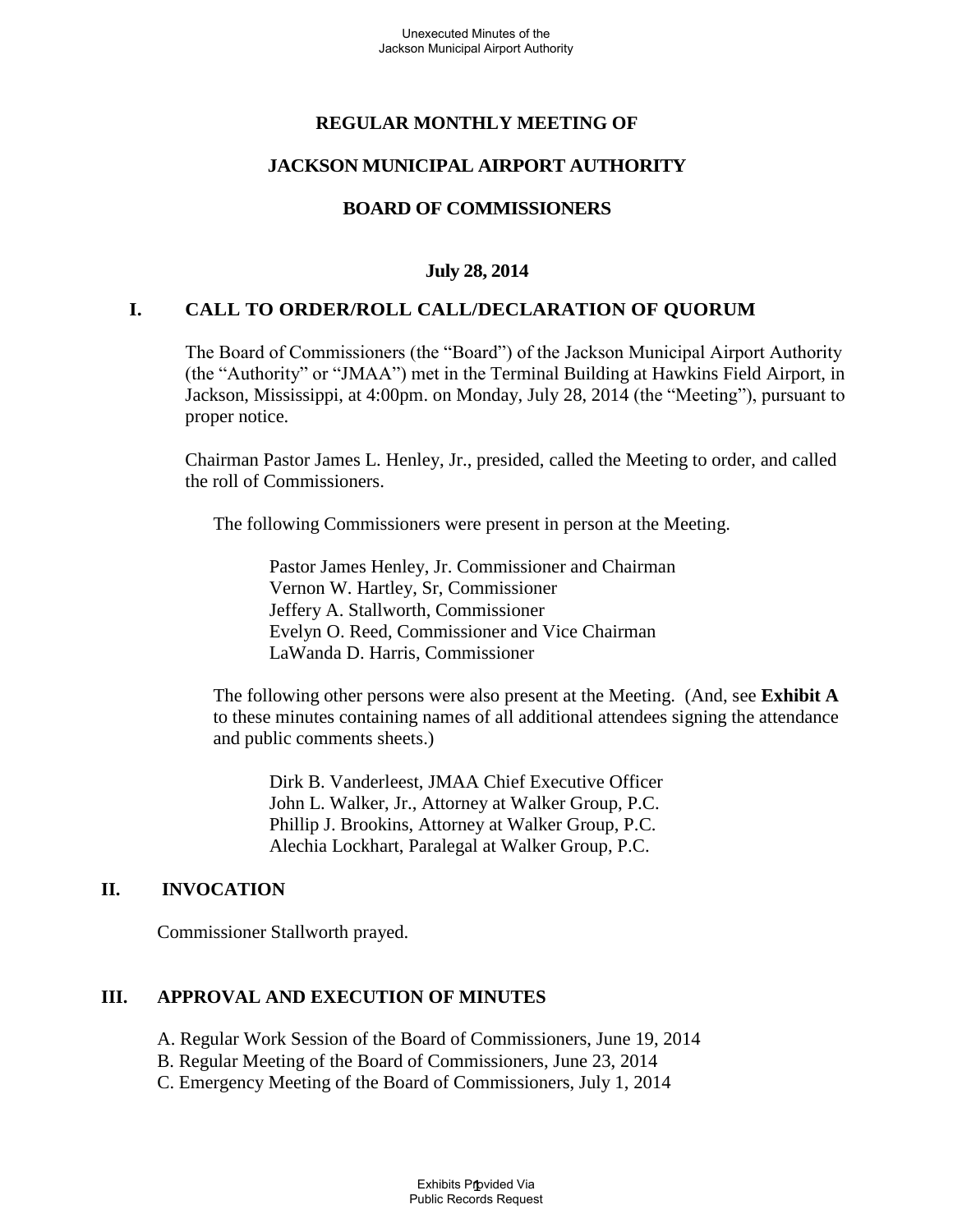# **RESOLUTION CY-2014-94**

# **APPROVAL AND EXECUTION OF JUNE MINUTES**

After discussion and review and upon motion made by Commissioner Reed, seconded by Commissioner Stallworth, and unanimously approved by the affirmative votes of all Commissioners present, the following resolution was made and entered.

**RESOLVED**, that the Board hereby approves the Minutes of the Regular Work Session of the Board of Commissioners, June 19, 2014 and of the Regular Meeting of the Board of Commissioners, June 23, 2014 as presented and directs that said minutes be filed in the appropriate minute book and records of the Authority.

Yeas: Hartley, Henley, Stallworth, Harris, Reed Nays: None Absent: None

July 28, 2014

### **RESOLUTION CY-2014-95**

### **APPROVAL AND EXECUTION OF MINUTES OF 7/1/2014 EMERGENCY MEETING**

After discussion and review and upon motion made by Commissioner Reed, seconded by Commissioner Stallworth, and approved by the affirmative votes of a majority of Commissioners present with Commissioner Hartley abstaining, the following resolution was made and entered.

**RESOLVED**, that the Board hereby approves the Minutes of the Emergency Meeting of the Board of Commissioners held July 1, 2014 as presented and directs that said minutes be filed in the appropriate minute book and records of the Authority.

Yeas: Henley, Stallworth, Harris, Reed Nays: None Abstain: Hartley

July 28, 2014

### **IV. PUBLIC COMMENTS**

Mr. Ronnie Tubertini and Mr. David Wall of SouthGroup Insurance each gave introductions of SouthGroup and themselves and asked the Board to consider soliciting competitive offers of insurance coverages for JMAA and selecting the better package. SouthGroup was not asking the Board to rescind its decision to designate Porter's Insurance as its designated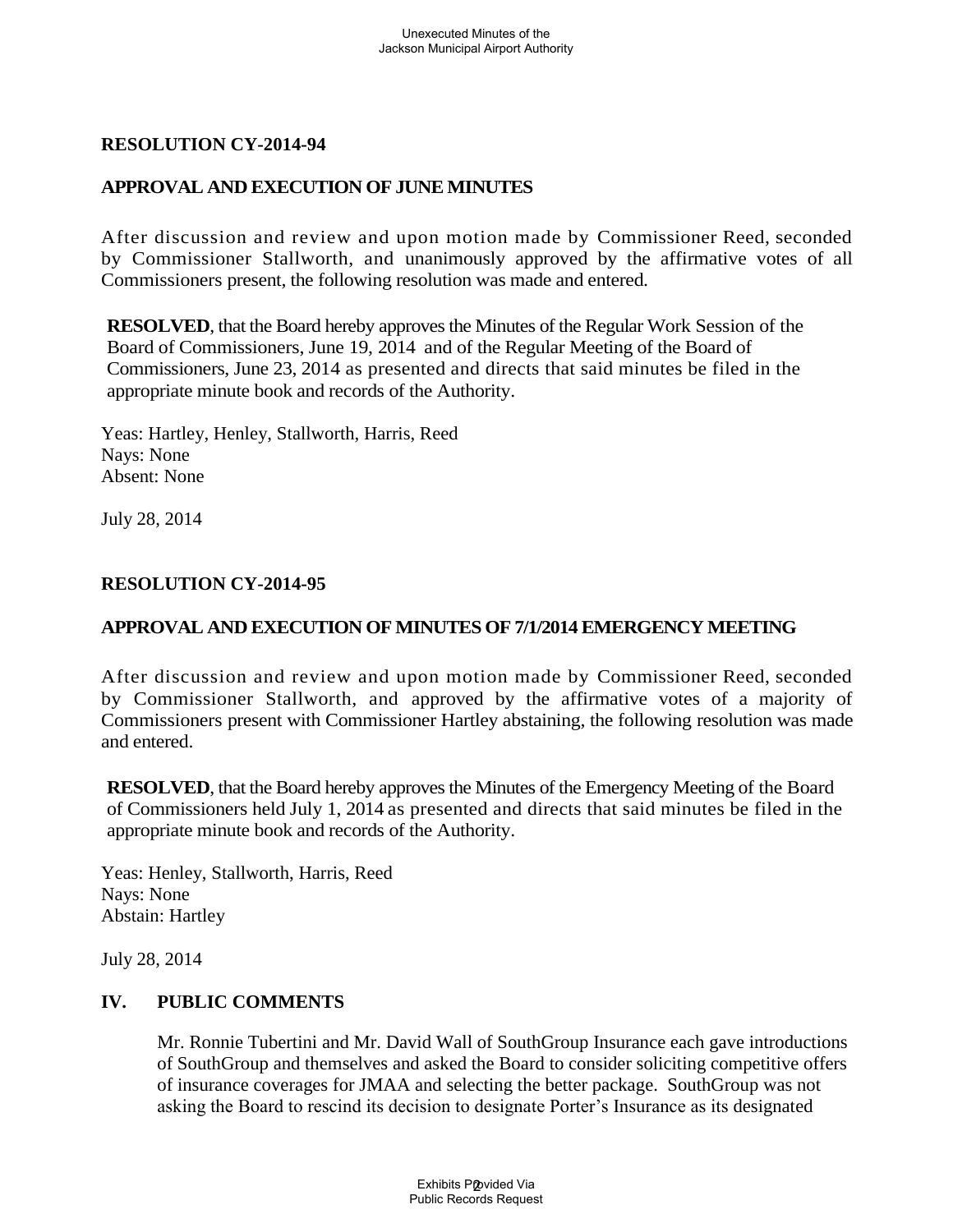broker but rather to authorize or request proposals from SouthGroup and Fox Everett and other agency.

The presenters explained that South Group's approach was to minimize risks and they gave example of how this approach had resulted in a significant reduction of premiums. (SouthGroup formerly was JMAA's insurance broker before the Board designated Porter's Insurance Agency as its broker and it was represented by the SouthGroup representatives that Mrs. Porter of PIA stated that while she had chosen to work with Fox Everett, she would do as directed by the Board.)

Ms. Gina Whitington of Southwest Airlines asked the Board to please consider allowing Southwest employees and families to continue parking at the airport; they are prepared to pay reasonable fees.

### **V. REPORTS**

A. Chief Executive Officer

Mr. Vanderleest noted the following reports contained in the Packet for 7-28-14 distributed prior to the meeting and exhibited with these minutes.

1. Airport Project Manager Summary, Period Ending June 30, 2014....Page 1<sup>1</sup>.

Mr. Vanderleest noted that there has been significant progress in apron work; also that he is looking forward to getting approvals for grants.

- 2. Airport Activity Statistics Report, Period Ending June 30, 2014…..Page 18
- 3. Employee and Organizational Recognitions .............................. Page 32

Mr. Vanderleest next recognized and presented JMAA's Employee of Month for June, Ms. Shandra Fortune, Human Resources Specialist, Department of Human Resources and Employee of the Month for July, Mr. Marcus Johnson, Housekeeper II, Custodial Department

Cited for Professional Recognitions Carmiscia Ruffld Certificate of Completion Level III ATSI ASL-Lead Sponsored by AAAE Airport Training & Security Department Safety Institute

And Summer Interns Rachel Vogt Emery Riddle University in Prescott, AZ Aviation Intern Major: Air Traffic Management

Keyshawn McInnis Forest Hill High School

 $\overline{a}$ 

<sup>1</sup> **Page #** refers to page number in the meeting packet.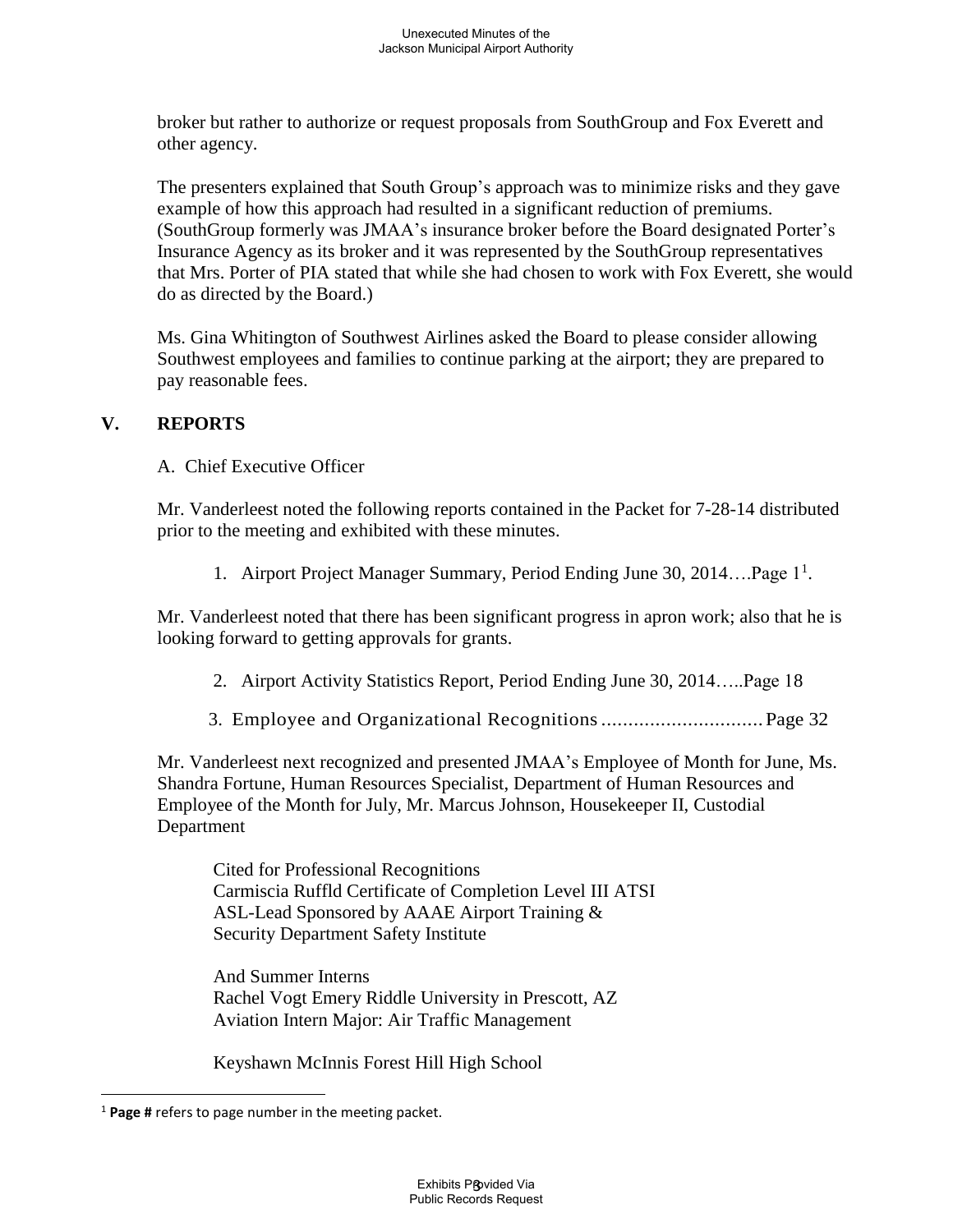Hawkins Field Maintenance Matthew Morrow Graduate of Murrah High School (APAC) Airfield Maintenance Entering Mississippi State University Duranta Reed Graduate of Callaway High School Administration Entering Mississippi State University

#### B. ATTORNEY

Attorney John Walker reported that two AIP grants previously approved by the Board of JMAA have been presented to and accepted and approved by the City of Jackson. (Copies included as **Exhibit B**)

#### **VI. ACTION ITEMS.**

Chairman Pastor Henley and the Board along with CEO Vanderleest then proceeded with the proposed action items on the agenda.

#### A. FINANCIAL MATTERS.

- 1. Financial Reports for June 2014:
- a) Balance Sheet: Accept........................................................... Page 33
- b) Income Statement: Accept..................................................... Page 34
- c) Claims Docket for June 2014: Approve............................. Page 37

### **RESOLUTION CY-2014-96**

### **RESOLUTION ACCEPTING / APPROVING JUNE FINANCIAL REPORTS**

Upon motion by Commissioner Hartley, Seconded by Commissioner Stallworth, the following **RESOLUTION** was made and unanimously approved

**WHEREAS,** the Board of Commissioners (the "Board") of the Jackson Municipal Airport Authority (the "Authority") has reviewed and considered the Balance Sheet, Income Statement (the "Financial Reports") and Claims ("Claims") for the Authority for the month and period ending June 2014 included in the Packet , pages 33-43, distributed to the Board prior to the July 28, 2014, Regular Meeting of the Board, and incorporated herein by reference;

**NOW, THEREFORE, BE IT RESOLVED,** that the Board hereby unanimously accepts and approves the Financial Reports and authorizes payment of the Claims in the amount \$840,169.61.

Yeas: Hartley, Stallworth, Harris, Reed, Henley Nays: None Absent: None\ July 28, 2014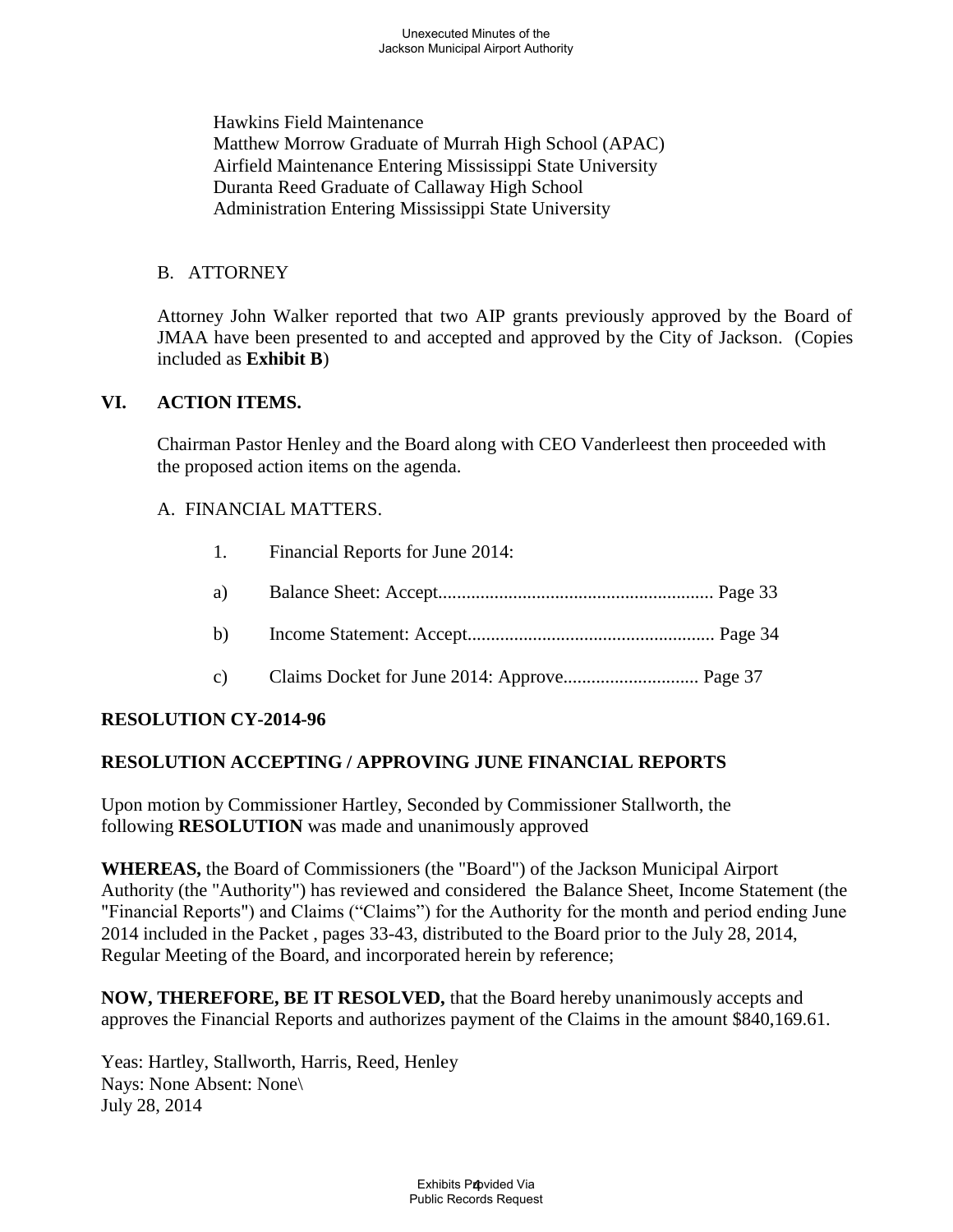d) Quarterly Statistics ..................................................................Page 44

B. Service Agreements

1. Financial Services Consulting Agreement, JMAA: Authorize Agreement (Public Financial Management, Inc.) ..............Page 46

#### **RESOLUTION CY-2014-97**

# **RESOLUTION AS TO PROFESSIONAL SERVICES AGREEMENT WITH PUBLIC FINANCIAL MANAGEMENT, INC.**

Upon motion by Commissioner Hartley, Seconded by Commissioner Harris, the following **RESOLUTION** was made and unanimously approved

**WHEREAS,** the Board has considered the request of staff to authorize execution of a Professional Services Agreement with Public Financial Management, Inc. as described in memorandum dated July 16, 2014 and made a part of the meeting packet at pages 46-47 and deems that such request be granted; it is therefore,

**RESOLVED** that JMAA Staff is authorized to execute a professional services agreement with Public Financial Management, Inc. (PFM), to provide general financial consulting services with the term of the agreement to begin on August 31, 2014, and extend through July 31, 2015; fees and expenses under the agreement are not to exceed \$20,000.00.

Yeas: Hartley, Stallworth, Harris, Reed, Henley Nays: None Absent: None

July 28, 2014

2. Media Relations Training, JMAA: Authorize Agreement (Trahan and Associates) ..................................Page 48

#### **RESOLUTION CY-2014-98**

### **RESOLUTION AS TO PROFESSIONAL SERVICES AGREEMENT WITH TRAHAN & ASSOCIATES**

Upon motion by Commissioner Hartley, Seconded by Commissioner Harris, the following **RESOLUTION** was made and unanimously approved

**WHEREAS,** the Board has considered the request of staff for authority to enter into a professional services agreement with Trahan & Associates, a Disabled US Veteran owned business, offering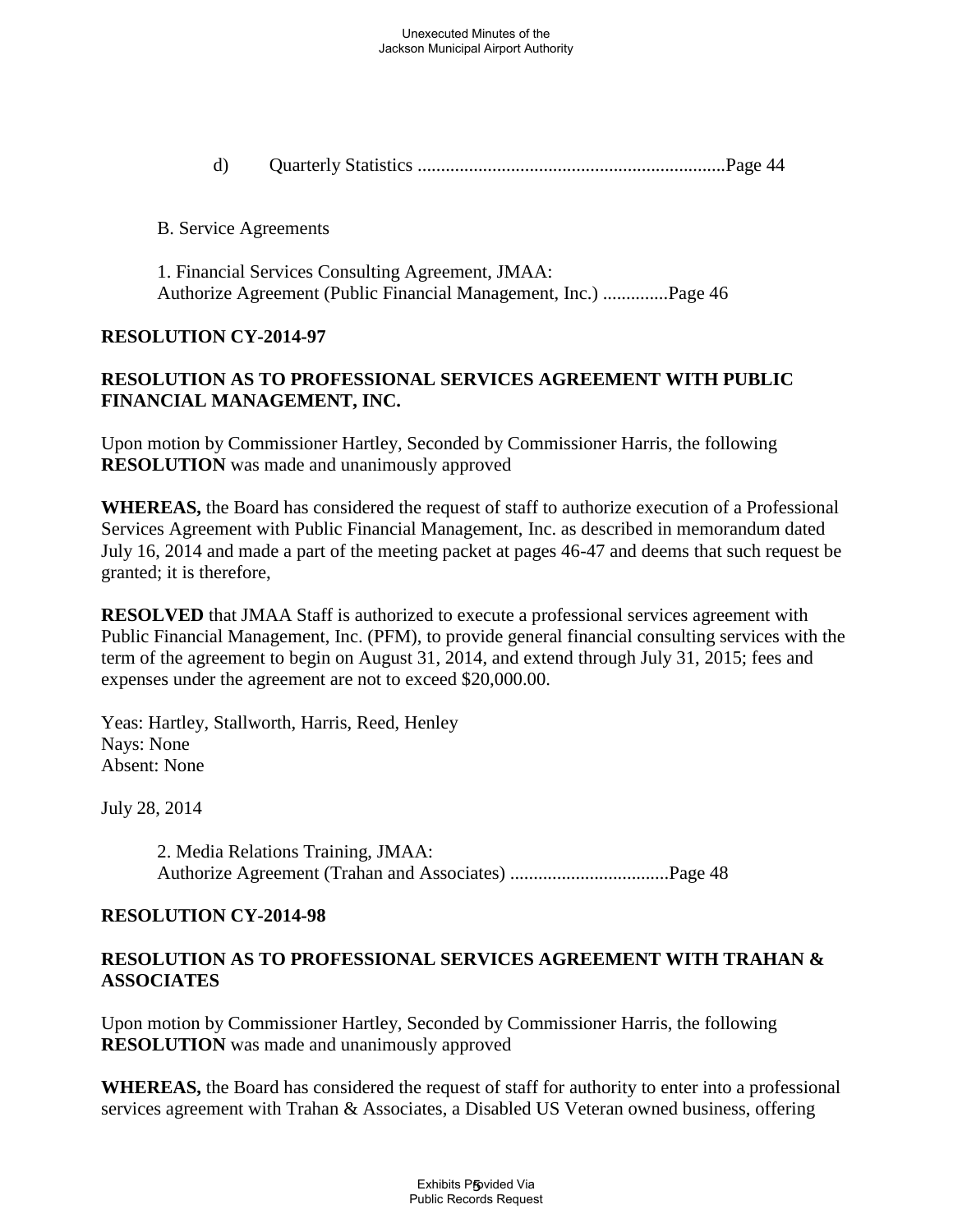media relations, crisis and risk communications training as more fully set out and explained in a memorandum dated July 18, 2014, with attachments at pages 48-53 of the meeting packet; it is

**RESOLVED** that JMAA Staff is authorized to enter into a professional services agreement with Trahan & Associates; fees for services and direct expenses under the agreement are not to exceed \$6,250; fees will be paid on a per-session basis as services are provided and expenses will be reimbursed at actual cost.

Yeas: Hartley, Stallworth, Harris, Reed, Henley Nays: None

July 28, 2014

3. Fiscal 2014 Independent Financial Audit, JMAA Authorize Professional Service Agreement (Breazeale Saunders O'Neal) ..............................Page 54

#### **RESOLUTION CY-2014-99**

### **RESOLUTION AS TO PROFESSIONAL SERVICES AGREEMENT WITH BREAZEALE, SAUNDERS & O'NEIL LTD**

Upon motion by Commissioner Hartley, Seconded by Commissioner Harris, the following **RESOLUTION** was made and unanimously approved

**WHEREAS,** the Board has considered the request of staff for authority to execute a professional services agreement with Breazeale, Saunders & O'Neil, LTD, to provide services to perform JMAA's fiscal year 2014 independent financial audit with fees and expenses under the agreement not to exceed \$45,000.00, as more fully set out and explained in a memorandum dated July 24, 2014, at pages 54-55 of the meeting packet; and it is

**RESOLVED** that JMAA Staff is authorized to enter into a professional services agreement with Breazeale, Saunders & O'Neil, LTD, to provide services to perform JMAA's fiscal year 2014 independent financial audit with fees and expenses under the agreement not to exceed \$45,000.00.

Yeas: Hartley, Stallworth, Harris, Reed, Henley Nays: None

July 28, 2014

C. Construction Projects

1. JMAA Project No. 008-12-A Contract No. 008-12-48, Pavement Assessment and Overlay of Runway 16/34 at Hawkins Field Airport: Authorize Agreement (Aviation Group of Mississippi) ........................................................Page 56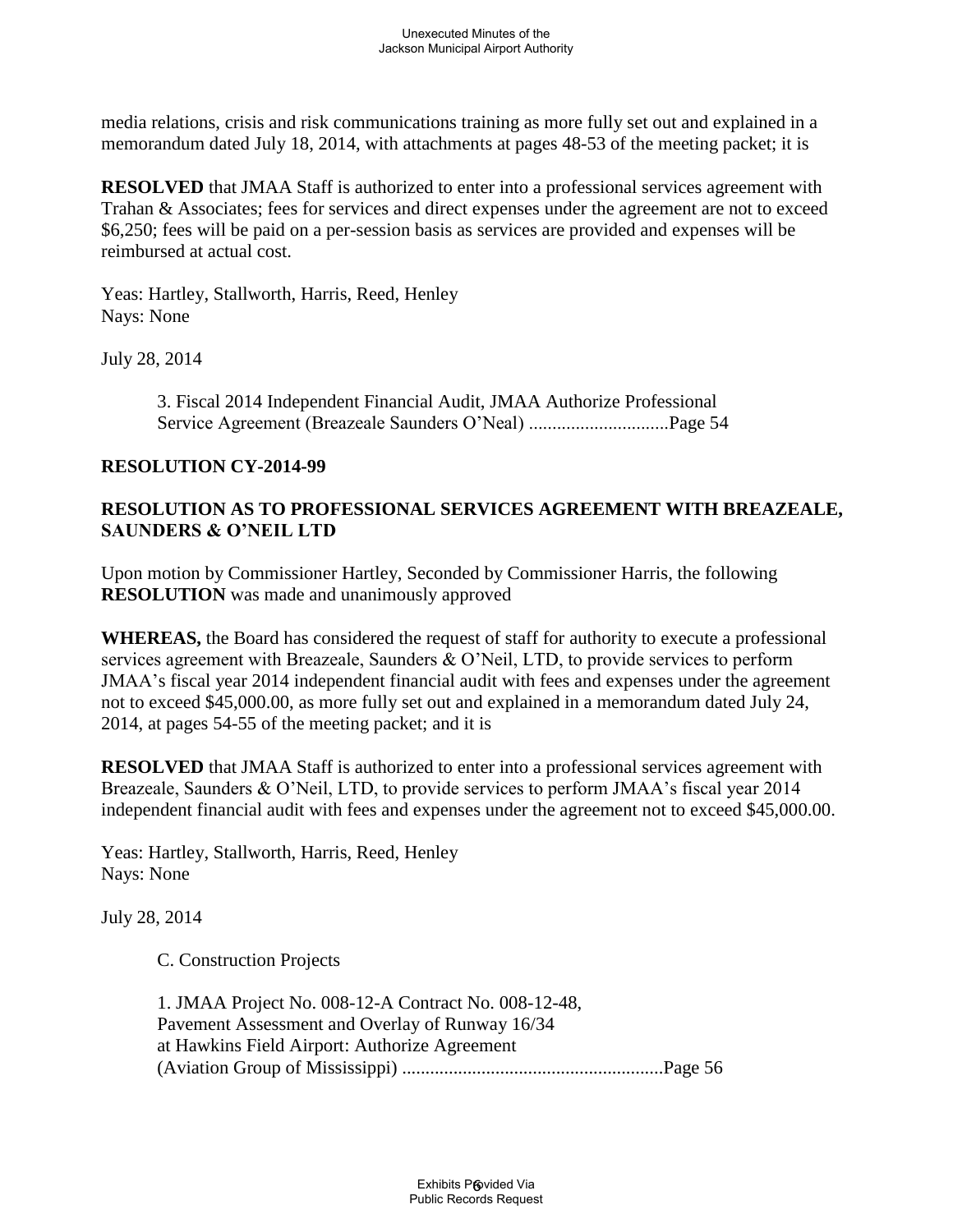#### **RESOLUTION CY-2014- 100**

### **RESOLUTION APPROVING AND AUTHORIZING AN AMENDMENT TO EXISTING PROFESSIONAL SERVICE AGREEMENT WITH AVIATION GROUP OF MISSISSIPPI, LLC ("AGM")**

Upon motion by Commissioner Harris, Seconded by Commissioner Hartley, the following **RESOLUTION** was made and unanimously approved

**WHEREAS,** Staff is requesting authority to execute an amendment to the existing professional service agreement with Aviation Group of Mississippi, LLC ("AGM") for additional work in relation to altering a portion of Runway 11/29 at Hawkins Field Airport (HKS) and deactivating the remaining length of the crosswind runway as more fully set forth in a Memorandum dated July 15, 2014 with attachments at pages 56-60 of the packet, and the Board has considered the recommendations therein by the staff of the Authority and finds that the recommendation and costs are warranted and should be accepted for the best interests of JMAA;

**NOW, THEREFORE, BE IT RESOLVED,** the Board hereby authorizes JMAA staff to execute an amendment to the existing professional service agreement with Aviation Group of Mississippi, LLC ("AGM") for additional work in relation to altering a portion of Runway 11/29 at Hawkins Field Airport (HKS) and deactivating the remaining length of the crosswind runway. The compensation for these additional services is a not-to-exceed \$72,000.00 funded from the Mississippi Department of Transportation Airport Multi-Modal Transportation Improvement Program (MMTIP) funds (\$71,283.00) and JMAA Capital funds (\$717.00.).

Yeas: Hartley, Henley, Stallworth, Harris, Reed Nays: None Absent: None

July 28, 2014

D. Procurements

1. Annual Fuel Purchase: Authorize Agreement (Waring Oil Company, LLC)............................................................ Page 61

### **RESOLUTION CY-2014- 101**

#### **RESOLUTION APPROVING AND AUTHORIZING PURCHASE OF FUEL FROM WARING OIL COMPANY**

Upon Motion by Commissioner Hartley, Seconded by Commissioner Harris and adopted on the affirmative vote of all Commissioners, the following resolution was made.

**WHEREAS**, Staff of JMAA is requesting authority to purchase fuel on an "as-needed" basis for JMAA operations through July 31, 2015 in an aggregate amount of up to \$153,438 from Waring Oil Company, LLC, at the following prices: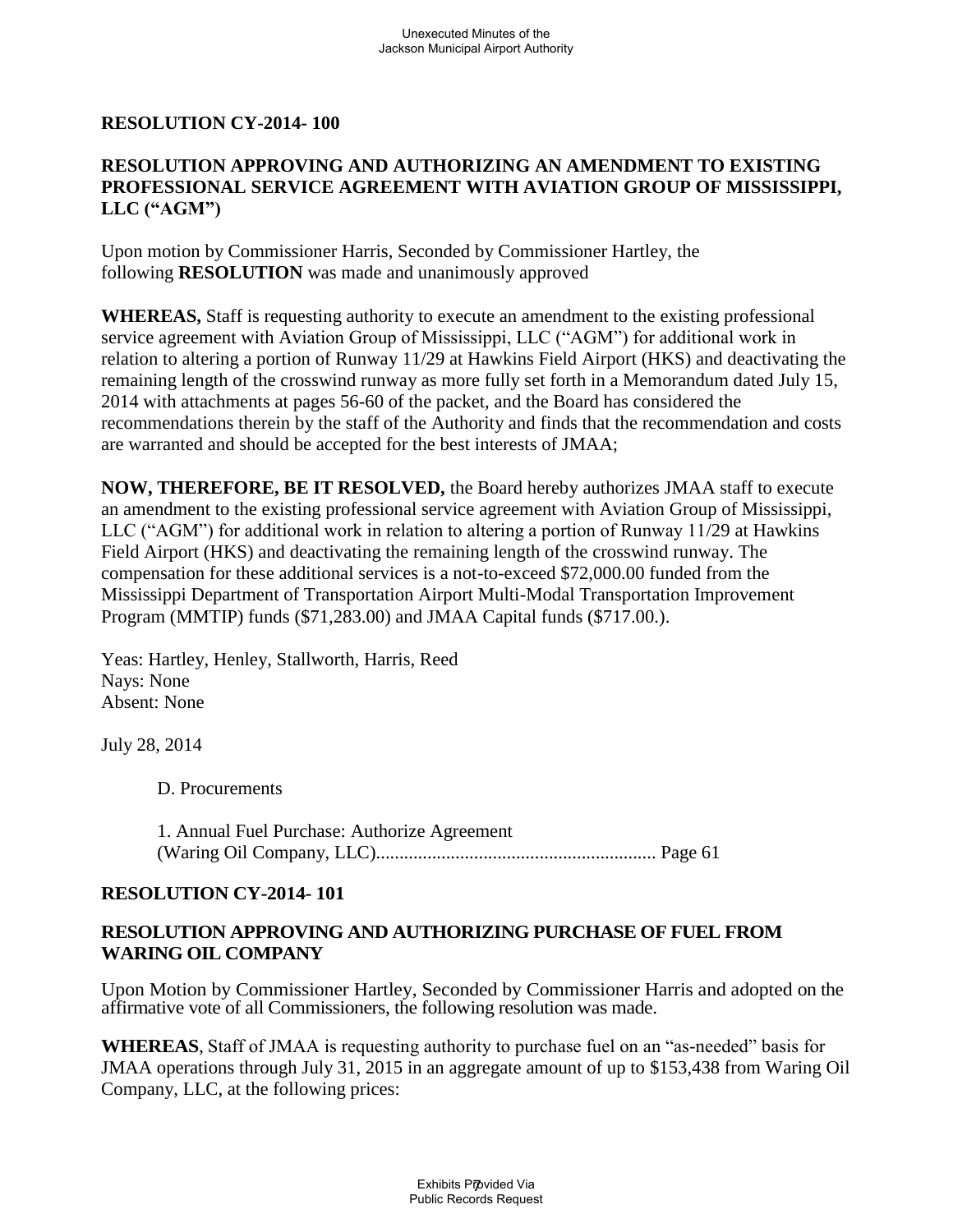(1) \$0.13 per gallon over the daily Oil Price Information Service (OPIS) rate for Meridian, Mississippi for orders of 3,000 gallons or less of either regular E10 (Ethanol) gasoline, regular conventional unleaded gasoline or off-road diesel fuel.

(2) \$0.09 per gallon over the daily Oil Price Information Service (OPIS) rate for Meridian, Mississippi for orders of 3,001 gallons or more of either regular E10 (Ethanol) gasoline, regular conventional unleaded gasoline or off-road diesel fuel.

**WHEREAS**, the proposed purchase is set forth and explained in Memorandum dated July 14, 2014 with attachments at pages 61-64 of the meeting packet and the Board approves and accepts the Staff's request

**IT IS THEREFORE RESOLVED** that Staff of JMAA is authorized and approved to purchase fuel on an "as-needed" basis for JMAA operations through July 31, 2015 in an aggregate amount of up to \$153,438 from Waring Oil Company, LLC, at the following prices:

(1) \$0.13 per gallon over the daily Oil Price Information Service (OPIS) rate for Meridian, Mississippi for orders of 3,000 gallons or less of either regular E10 (Ethanol) gasoline, regular conventional unleaded gasoline or off-road diesel fuel.

(2) \$0.09 per gallon over the daily Oil Price Information Service (OPIS) rate for Meridian, Mississippi for orders of 3,001 gallons or more of either regular E10 (Ethanol) gasoline, regular conventional unleaded gasoline or off-road diesel fuel.

Yeas: Hartley, Stallworth, Harris, Reed, Henley Absent: None

July 28, 2014

E. Grants

1. Small Community Air Service Development, JAN: Modify Policy, and Authorize Grant Application............................................................ Page 65

# **RESOLUTION CY-2014 - 102**

# **RESOLUTION APPROVING APPLICATION FOR FISCAL YEAR 2015 SMALL COMMUNITY AIR SERVICE DEVELOPMENT PROGRAM GRANT**

Upon Motion by Commissioner Hartley, Seconded by Commissioner Stallworth the following resolution was adopted on the affirmative vote of all Commissioners

**WHEREAS**, Staff is seeking authorization as presented in Memorandum dated July 24, 2014 at pages 65-66 of the packet to submit an application for a United States Department of Transportation, Small Community Air Service Development Program (SCASDP) grant to promote new airline service between the Jackson-Medgar Wiley Evers International Airport (JAN) and Orlando Sanford International Airport (SFB) and SCASDP grant applications must be submitted by July 31, 2014 and the funds for grants that are awarded usually are expected during the first quarter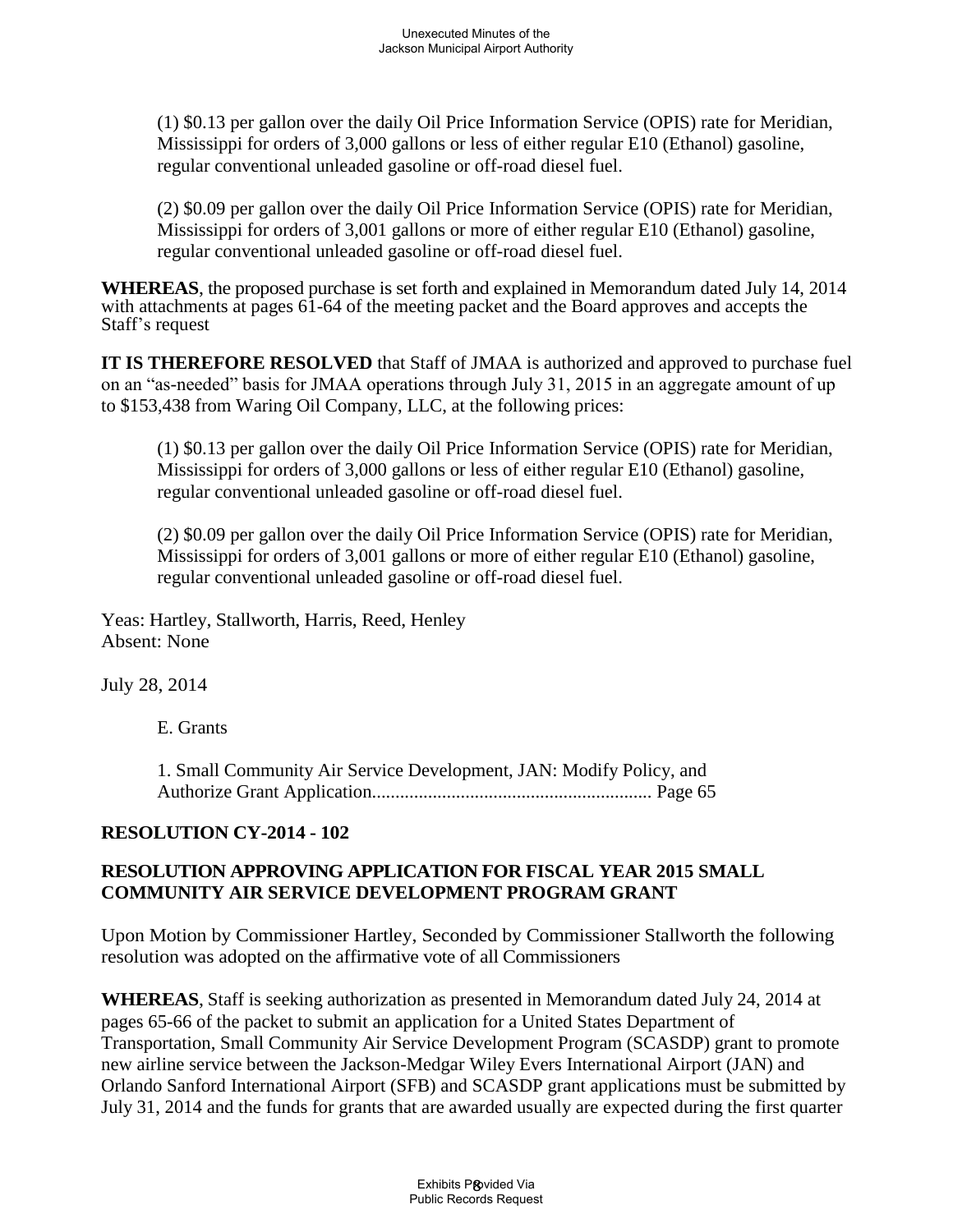of the federal fiscal year following the date on which the application is submitted;

**WHEREAS**, Staff has been discussing the possibility of providing nonstop service between JAN and SFB with Allegiant Travel Company ("Allegiant") following the announcement that Southwest Airlines was eliminating its service to the Orlando area and Allegiant is proposing to offer two flights per week as an initial service pattern. SCASDP grant funds will be used to offset the costs of operating these flights, and to market the service in the Jackson area.

**WHEREAS**, the Board of Commissioners has reviewed and considered the request and finds that the grant application should be submitted,

**IT IS THEREFORE RESOLVED** that Staff of JMAA is authorized and approved to submit an application for a United States Department of Transportation, Small Community Air Service Development Program (SCASDP) grant to promote new airline service between the Jackson-Medgar Wiley Evers International Airport (JAN) and Orlando Sanford International Airport (SFB).

Yeas: Hartley, Stallworth, Harris, Reed, Henley Absent: None

July 28, 2014

F. Other

1. Non-Signatory/Non-tenant Airline and Air Cargo Employee Parking, JAN: Authorize Rate......................................... Page 67

### **RESOLUTION CY-2014- 103**

### **RESOLUTION APPROVING NON-SIGNATORY/NON-TENANT AIRLINE AND AIR CARGO EMPLOYEE PARKING AT JACKSON-MEDGAR WILEY EVERS INTERNATIONAL AIRPORT ("JAN")**

Upon Motion by Commissioner Reed, Seconded by Commissioner Stallworth and adopted on the affirmative vote of all Commissioners, the following resolution was made.

**WHEREAS**, Staff of JMAA is requesting authority to create a new parking fee category applicable to Non-signatory/ Non-tenant passengers and air cargo airline employees who commute through the Jackson-Medgar Wiley Evers International Airport (JAN) to work in other cities as more particularly set forth in Memorandum dated July 15, 2014 at pages 67 -68 of the packet and the Board agrees that such staff request ought be approved,

**IT IS THEREFORE, RESOLVED** that Staff of JMAA is authorized and approved to create a new parking fee category applicable to Non-signatory/ Non-tenant passengers and air cargo airline employees who commute through the Jackson-Medgar Wiley Evers International Airport (JAN) to work in other cities in accordance with the cited Memorandum of July 15, 2014.

Yeas: Hartley, Stallworth, Harris, Reed, Henley Absent: None July 28, 2014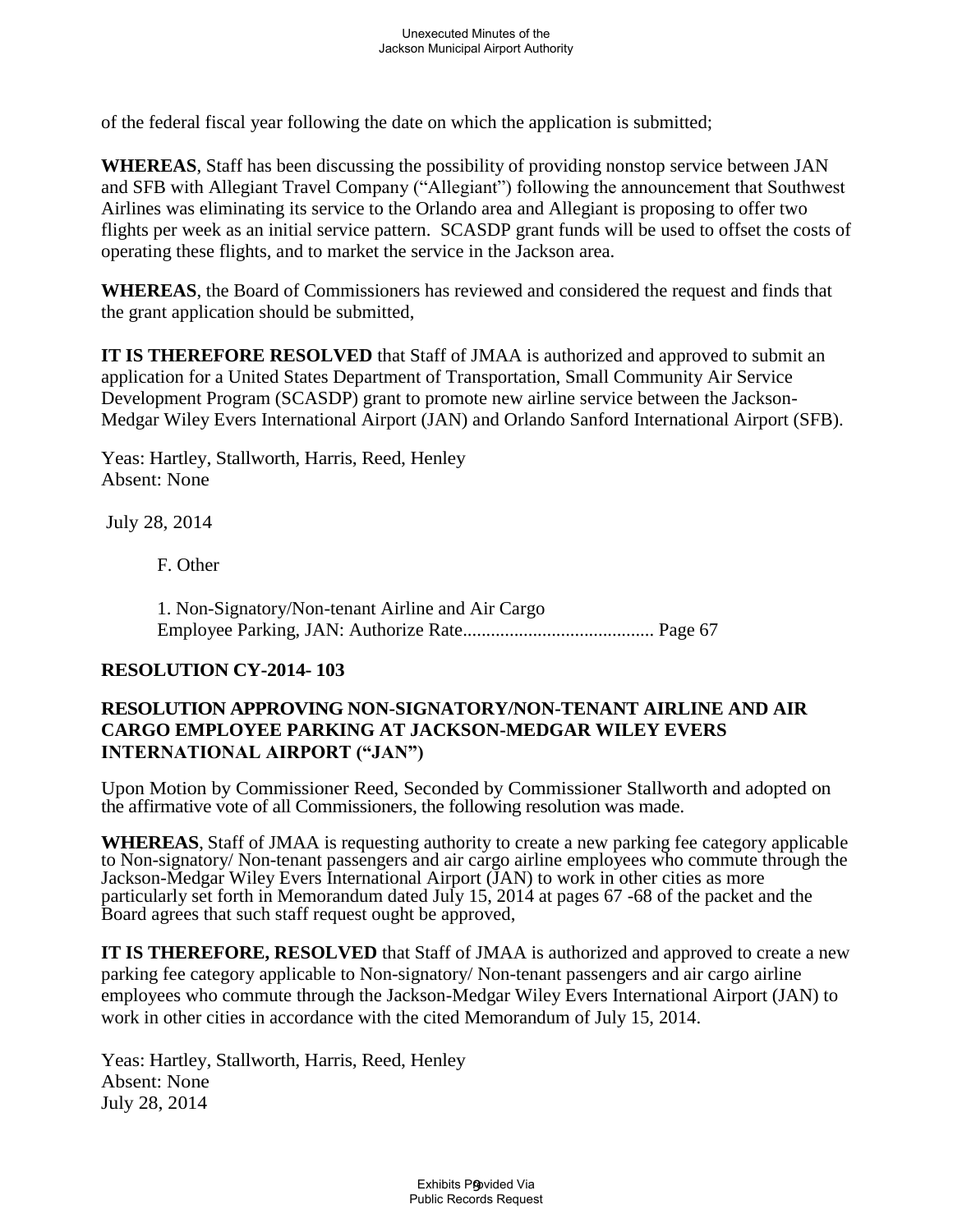2. Resolution Requesting Enhanced Lighting and Signage on Roads and Streets Approaching Jackson-Medgar Wiley Evers International Airport (This item was passed as being moot due to prior resolution addressing same issue)

3. Executive Search

# **RESOLUTION CY-2014-104**

# **RESOLUTION AUTHORIZING AGREEMENT TO PROVIDE EXECUTIVE SEARCH CONSULTING SERVICES BETWEEN JACKSON MUNICIPAL AIRPORT AUTHORITY AND ADK CONSULTING, INC.**

Upon motion by Commissioner Stallworth, Seconded by Commissioner Hartley, the following **RESOLUTION** was made and unanimously approved

**WHEREAS,** JMAA desires to recruit, screen and interview highly qualified candidates in order to employ a person to fill its pending vacancy for Chief Executive Officer and ADK Consulting, Inc., a Florida business corporation, with its principal place of business at 802 Providence Isle Ct. Jacksonville, FL 32225, desires to and is competent to perform and provide such services for JMAA, it is

**RESOLVED** that JMAA Staff is authorized and directed to enter into and to execute an agreement with ADK Consulting Inc. to provide professional executive search consulting services to the Jackson Municipal Airport Authority for the recruitment and filling of its pending vacancy for Chief Executive Officer at a fixed fee for services of \$33,000 plus reasonable and customary incidental expenses.

Yeas: Hartley, Stallworth, Harris, Reed, Henley Nays: None Absent: None

July 28, 2014

4. Early Issues

### **RESOLUTION CY-2014-105**

# **RESOLUTION AS TO JMAA POLICIES AND PROCEDURES**

Upon motion by Commissioner Reed, Seconded by Commissioner Hartley, the following **RESOLUTION** was made and unanimously approved

**WHEREAS,** the Board of Commissioners of the Jackson Municipal Airport Authority during its existence has adopted various Board Policies and Procedures governing the conduct and activities of JMAA Commissioners, Management Persons and Staff Members; and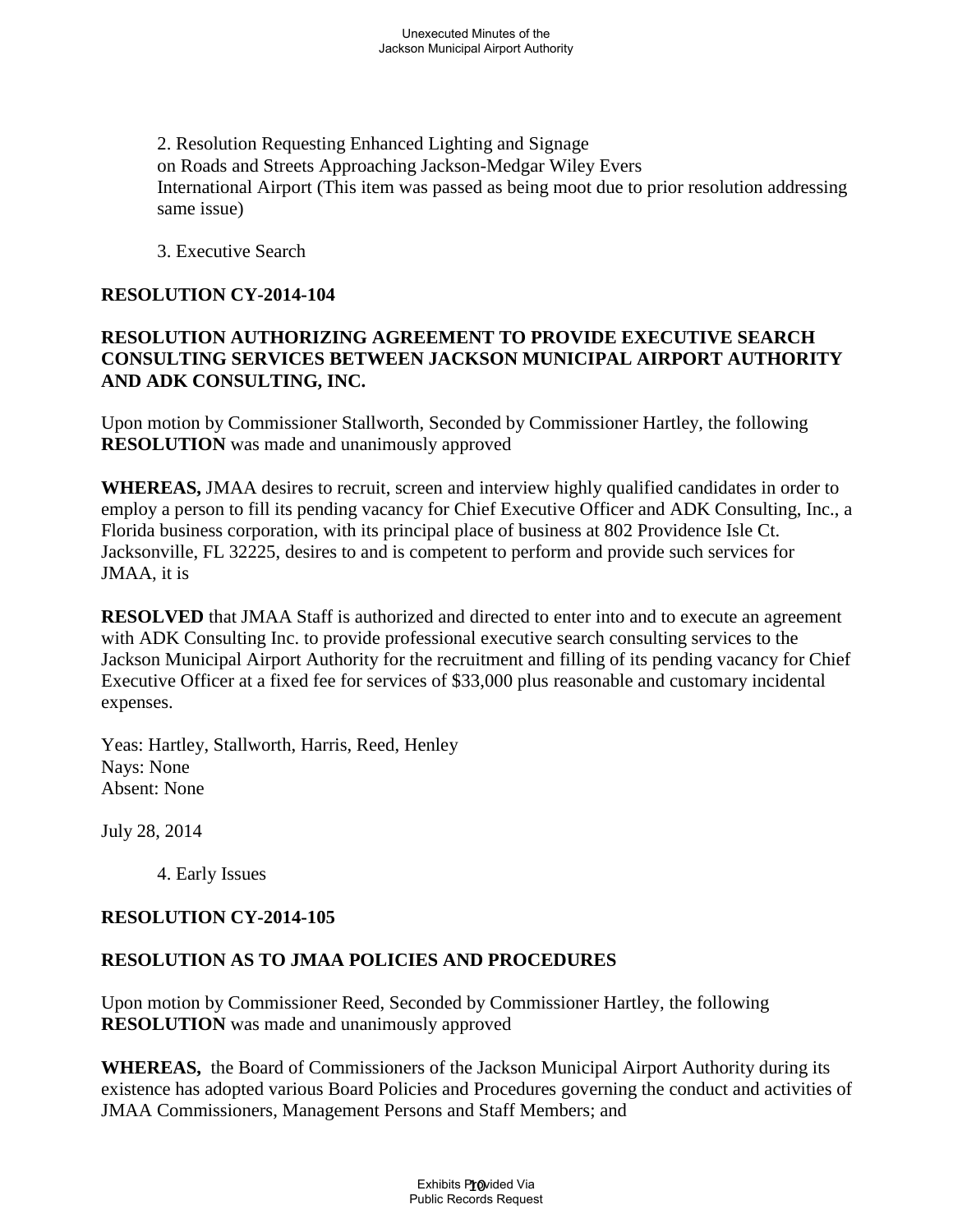**WHEREAS,** all of the previously adopted Polices and Procedures of the JMAA Board currently are not indexed and electronically accessible to JMAA Commissioners, Management Persons and Staff Members.

**NOW, THEREFORE, BE IT RESOLVED** that the Board hereby determines it would be in the best interest of an in furtherance of the duties and responsibilities of Jackson Municipal Airport Authority, and the Board hereby does, take the following actions:

The Board directs JMAA staff to formulate a plan to index and make electronically available on a secure website all previously adopted Board Policies and Procedures of JMAA Boards of Directors which are electronically accessible and searchable in the same manner of the City Jackson Code of Ordinances.

The Board further directs JMAA staff to provide to the Board at its August 21, 2014 Work Session a memo as to the status of the work of JMAA staff regarding the above matters.

Yeas: Hartley, Stallworth, Harris, Reed, Henley Nays: None Absent: None

July 28, 2014

### **RESOLUTION CY-2014-106**

# **RESOLUTION REGARDING PORTABLE BREATH TEST DEVICE (PBT) AND VEHICLE VIDEO EQUIPMENT**

Upon motion by Commissioner Harris, Seconded by Commissioner Hartley, the following **RESOLUTION** was made and unanimously approved

**WHEREAS,** the Public Safety Department of Jackson - Medgar Wiley Evers International Airport (JMWEIA) patrols various streets and roads on property owned by Jackson Municipal Airport Authority (JMAA), including the East Metro Parkway;

**WHEREAS** officers assigned to the Public Safety Department of JMWEIA frequently stop, arrest and charge motorists for various crimes and traffic violations, including Driving Under the Influence of Alcohol (DUI); and

**WHEREAS** when a JMWEIA officer stops a motorist for suspected DUI violation the officer has to call either the Flowood Police Department or Pearl Police Department to administer a PBT test and/or video the field sobriety testing of a motorist which in turn increases the amount of time that the JMWEIA officer must remain on the public street or road with the suspect motorist and thereby increase the possibility of the JMWEIA officer sustaining bodily injury.

**NOW, THEREFORE, BE IT RESOLVED** that the Board hereby determines it would be in the best interest of an in furtherance of the duties and responsibilities of Jackson Municipal Airport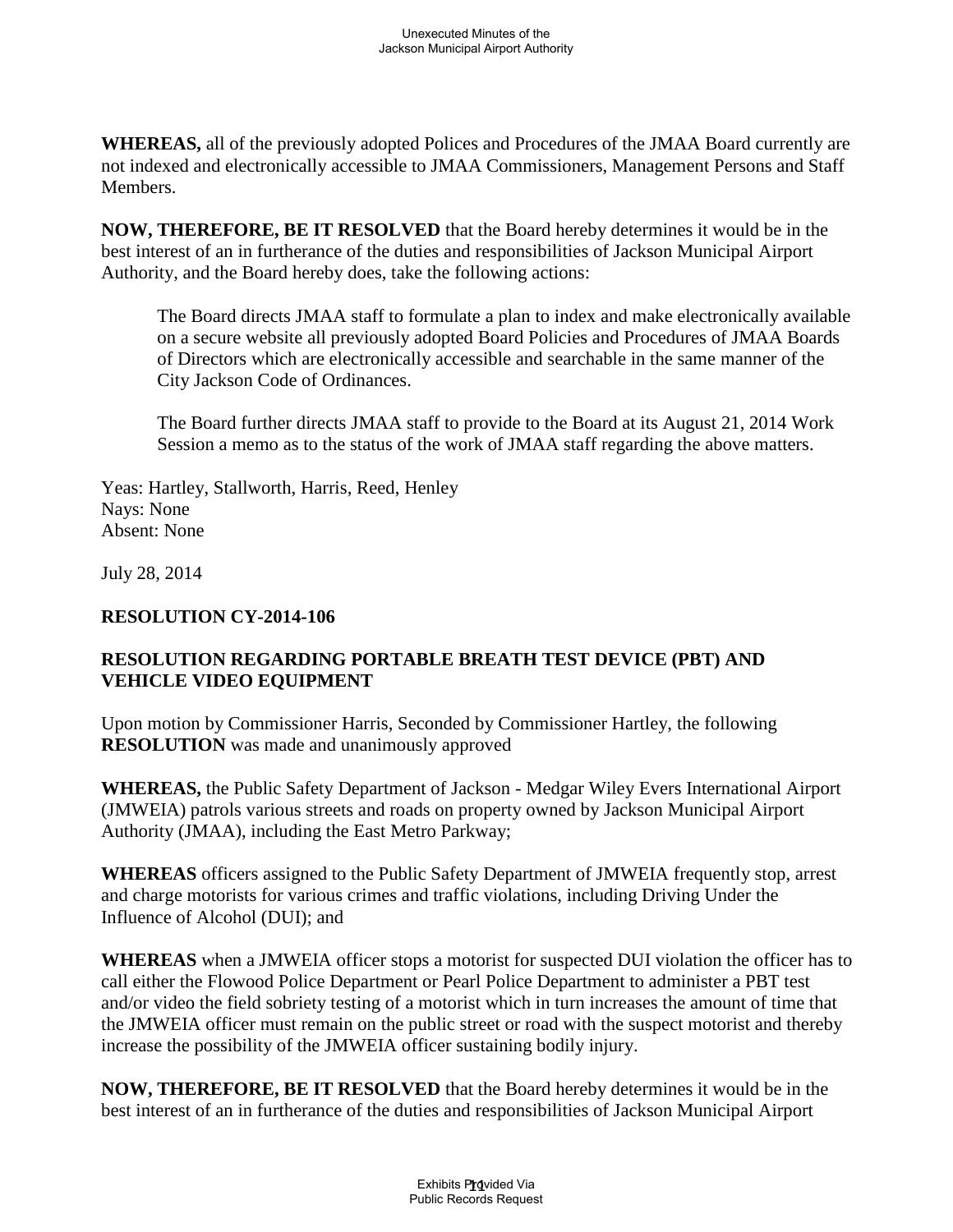Authority, and the Board hereby does, take the following actions:

The Board directs JMAA staff to purchase as soon as practical PBT devices for each JMWEIA vehicle that patrols streets and roads on property owned by JMAA and provide the needed training to secure certification regarding the use of the PBT device to each JMWEIA officer who performs patrol services on the roads and streets located on JMAA property.

The Board further directs JMAA staff to investigate vehicular video equipment that JMAA can purchase for JMAA vehicles used by the Public Safety Department to patrol streets and roads located on JMAA property and the training needed to operate and use that equipment. Afterwards, staff shall provide the Board a memo as to its investigation findings.

The Board further directs staff to provide to the Board at its August 21, 2014, Work Session a memo/memos as to the status of the work of staff regarding the above matters.

Yeas: Hartley, Stallworth, Harris, Reed, Henley Nays: None Absent: None July 28, 2014

#### 5. Board Travel

An extensive discussion took place about the events that took place during the attendance of Chairman Pastor Henley, Vice Chairperson Reed and Commissioners Harris and Hartley at the Farnborough, England Airshow during July 2014. Initially Chairman Henley recognized Ross Tucker with the Jackson Chamber of Commerce who was one of the coordinators of the trip. Mr. Tucker reported the Airshow is a major marketing and recruiting venue attended by virtually every Tier 1, 2 and 3 suppliers in the air industry in the world. Those suppliers come to one location at the Airshow thus eliminating the necessity of JMAA traveling to numerous places to meet with those suppliers. During the four days the Commissioners and other members of the MS delegation, including Senator Roger Wicker, were in attendance at the Airshow the MS delegation members held 48 meetings with different suppliers. Mr. Tucker reported that the Airshow this year was one of the better Airshows and a number of favorable contacts were made by the MS delegation.

Commissioner Hartley thanked the Jackson Chamber and the MS Development Authority for putting together and coordinating the trip. He said that the Commissioners learned a great deal during the trip. Further the experience made it clear to him that we must stress education to young persons and expose them to the aviation industry.

Chairman Pastor Henley explained the MS delegation formed teams of 3 persons, one from the northern, central and southern part of the state, to meet with each supplier group. During the discussions in which he participate every supplier group asked about available higher level educational institutions to provide training. In that regard the supplier groups were favorably impressed about the large number of such institutions in the Jackson MS area and this will help the Jackson MS area in securing suppliers to locate in this area.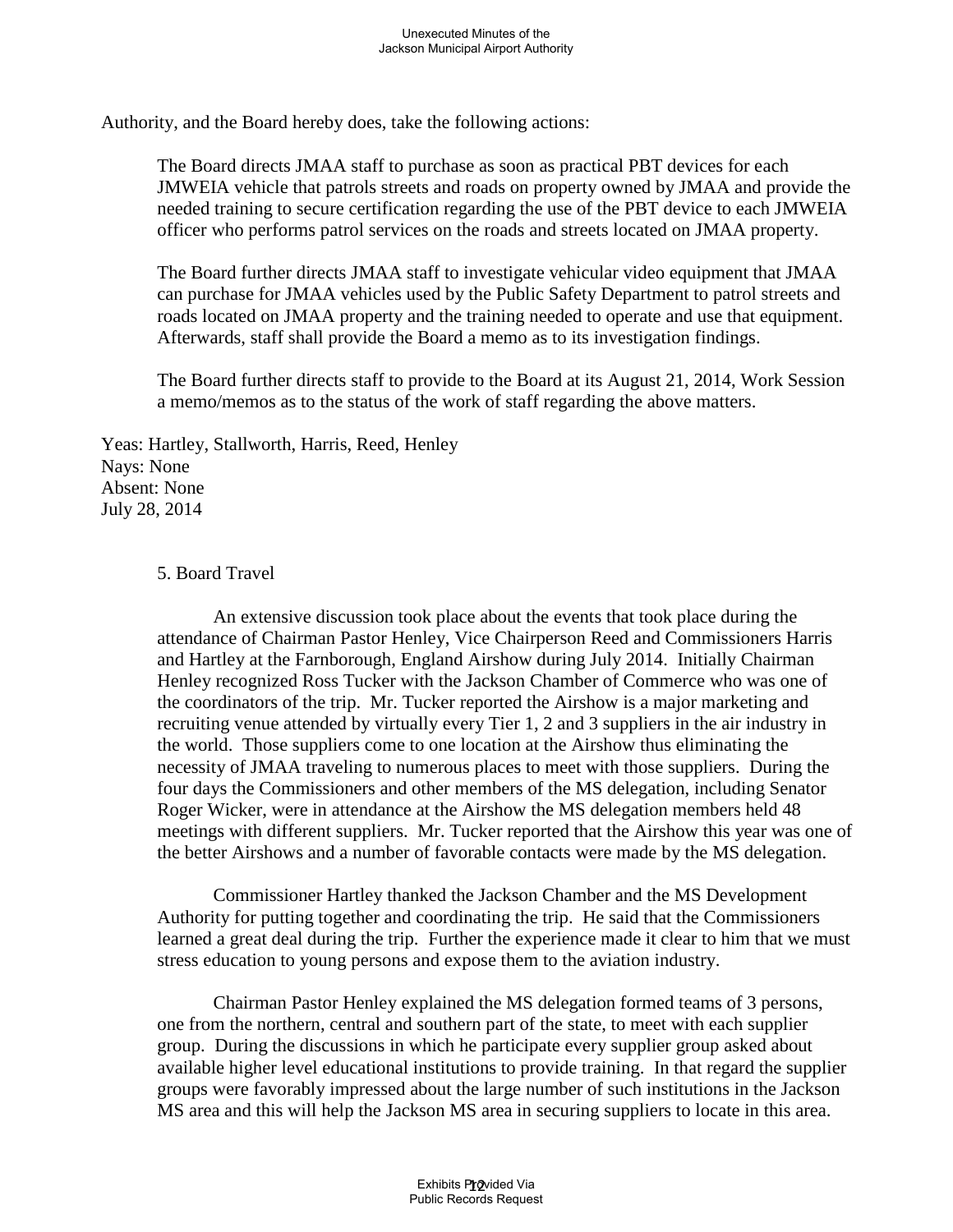He also pointed that the MS delegation was one of the smaller delegations at the Airshow because the delegations from Florida and Oklahoma were several times larger than the MS delegation.

### **OPEN SESSION**

Chairman Pastor Henley moved for the Board to enter a closed session to consider whether to go into an executive session to consider attorney's report and recommendations for future actions and litigation in re the JMAA v. Hatch Mott MacDonald / IMS arbitration. Commissioner Harris seconded the motion. It was unanimously resolved by a vote of 5-0 that the session be closed to all except the attorneys from Walker Group, May Law Firm and Baker Donelson and the CEO.

All present with the exceptions noted were directed to vacate the room; this was done.

# **CLOSED SESSION**

Chairman Pastor Henley then moved to go into executive session to consider to consider attorney's report and recommendations for future actions and litigation in re the JMAA v. Hatch Mott MacDonald / IMS arbitration and that such matters might adversely affect future litigation. Commissioner Harris seconded the motion to enter executive session and the Commissioners unanimously voted to enter executive session for the stated purposes.

### **OPEN SESSION**

Chairman Pastor Henley then invited all persons outside the room to re-enter; some did.

Chairman Pastor Henley then announced that the Board had voted to enter executive session to consider attorney's report and recommendations for future actions and litigation in re the JMAA v. Hatch Mott MacDonald / IMS arbitration and that such matters might adversely affect future litigation.

All present with the exception of the attorneys Walker Group, May Law Firm and Baker Donelson and the CEO were asked to vacate the room and so they did.

### **CLOSED EXECUTIVE SESSION**

There was an attorney's assessments, recommendations and discussion about the JMAA v. Hatch Mott MacDonald / IMS arbitration. The Board took no action.

Upon motion by Commissioner Hartley, seconded by Commissioner Harris and unanimous approval, the executive session was ended.

### **OPEN SESSION**

All persons outside the room were invited to rejoin the meeting in open session; some